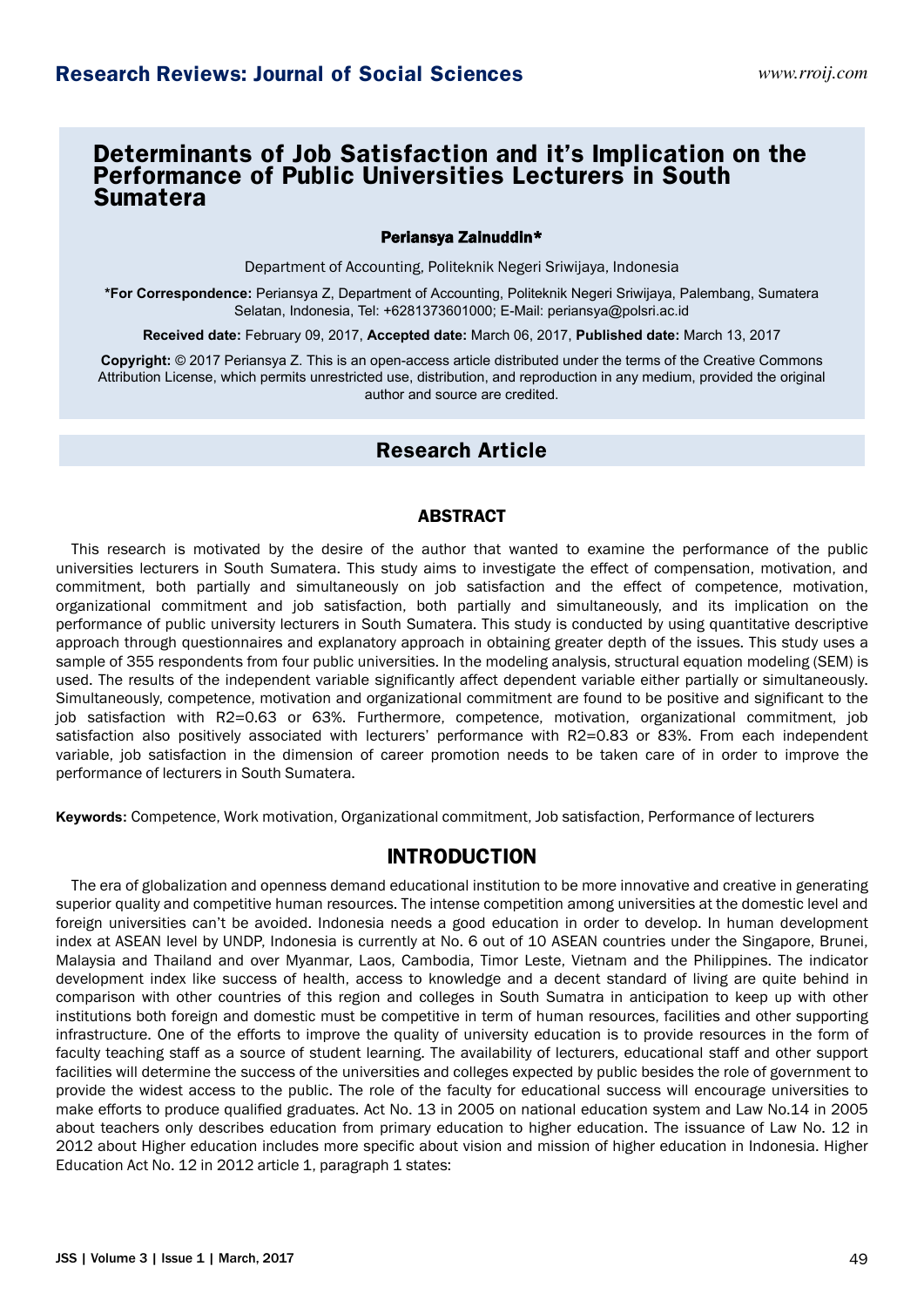Education is a conscious and deliberate effort to create an atmosphere of learning and the learning process so that learners are actively developing their potential to have spiritual power of religion, self-control, personality, intelligence, character, and skills that are important for themselves, society, and nation.

This definition has a philosophy that education is a human effort to consciously develop their potential and personality to have the spiritual power of religion, self-control, personality, intelligence, character and skills that can support somebody to acquire more value when he/she works.

Availability of teachers or lecturers who have competence is a necessity as universities attempt to improve the image and services in education. Lecturer as part of the existing resources in universities is a fundamental factor besides fund and facilities because professional lecturers can understand education correctly in order to improve the quality of graduates who will be able to compete later. Lecturers who have competence at a university will be able to maintain the quality, service and accreditation of the university or college where he works so it will be a benchmark for the success of the vision and mission that has been set.

Referring to the Regulation of the Minister of Education and Culture No. 49 Year 2014 about National Education Standards of Higher Education article 1, paragraph 1 states that National Standards of Higher Education is the standard unit includes the National Education Standards, National Standards for Research, and National Standards for Community Service. This means that central government recognizes the importance of education and this rule indicates that a lecturer should have a qualification in teaching, doing research and conducting community service.

Government Regulation (PP) No. 19 Year 2005 about National Education Standards, article 28 states that "teachers should have academic qualifications and competence as agents of learning, physical and spiritual health, and have the ability to achieve the goal of national education". Furthermore, paragraph 14 of article 1 of Law No. 12 Year 2012 about higher education states that lecturers are professional educators and scientists with the main task of transforming, develop, and disseminate science and technology through Education, Research and Community Service. This means that the learning process is a process of student interaction with faculty and learning resources in a learning environment so that the lecturer must be a man with certain qualifications in order to achieve a useful learning process for the students.

The presence of lecturers who do not have qualification according to the requirements of laws and the small number of lecturers with doctor title limit the progress of universities or colleges both in teaching, research and community service as well as in producing qualified graduates. The reluctance of lecturers to continue their education to a higher level due to several factors such as funds, foreign language, fear of leaving the family and their thinking that pursue higher degree is a waste of time.

The impact of low desire of lecturers to increase their education will affect the accreditation of the universities or colleges and can also affect the quality of education given. Lecturers must also have competency standards. Lecturer competency standards now refer to Law No.12 Year 2012, in performing their duties, they refer to the guidelines on the assessment of credit points and Joint Regulations No. 24 Year 2014 Ministry of Education and Culture and Head of State Employment about the functional position of faculty and number of credits. Based on this rule, the lecturer should fulfill the functional position and the number of credits. They can not only rely on experience as a teacher. They must achieve strictly predetermined criteria in order to produce qualified.

Efforts to increase competence by further studies are a must. The university has always encouraged lecturers to upgrade their education qualifications. It will have a positive impact for lecturers in addition to improving the competitiveness, professionalism, as well as the level of promotion either academic or functional or structural level. Higher educational qualifications with high functional position can accelerate the rate of job satisfaction of faculty and, in turn, can increase the performance of faculty.

Other factors that could affect job satisfaction of lecturers were motivation and commitment to the organization in implementing Tridarma tingggi universities as well as how much desire of the lecturers to achieve educational goals. Lecturers'motivation in performing their duties was a manifestation of the desire of the lecturer in her duties. Stefen in Osarumwense iguisi stated that motivation was the willingness to exert a persistent and high level of effort towards organizational goals, conditioned by the effort's ability to satisfy some individual. Motivation was the willingness to exert high levels of persistent and effort toward organizational goals, conditioned by the effort's ability to satisfy some individual. The organizational commitment was a strong incentive from the inner of lecturer that caused expected behavior as a member of the organization like rarely absent, transfer to another organization easier, and higher productivity <sup>[1]</sup>. The high motivation and organizational commitment would affect the increasing performance of lecturers.

However, job satisfaction could be achieved if the fulfillment of needs such as salaries, rewards could be enjoyed by lecturers. Lecturers who had high motivation and organizational commitment would have positive views on the university or college and had consistency in positive behavior and worked optimally, which in turn would lead to satisfaction of lecturers.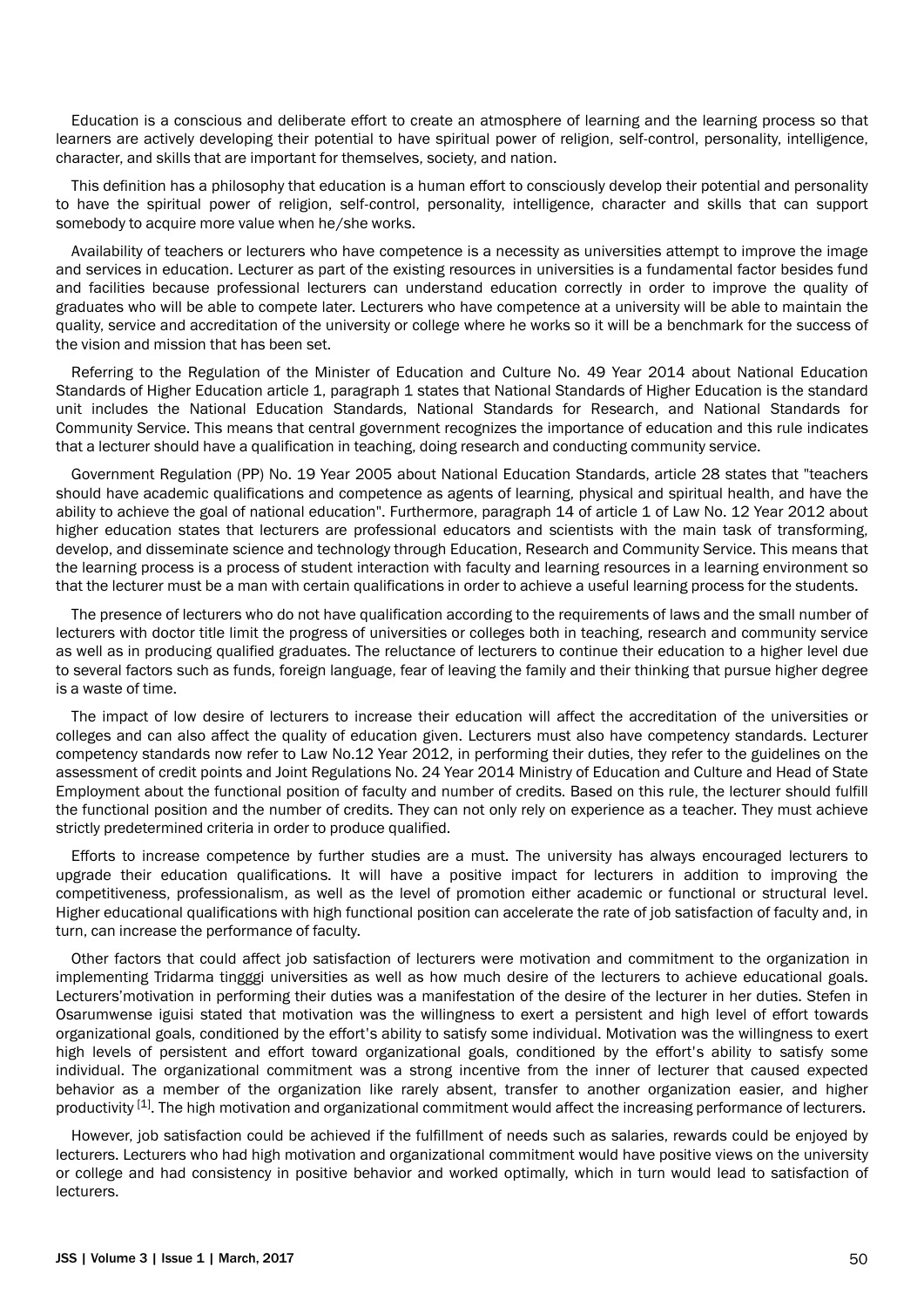One of the achievements of faculty performance can be seen from the presence in providing courses in the classroom, from the information obtained from the staff personnel at the four universities, the average lecturers reached 92. It meant teaching performance achievement was still lack of 8%. The staff personnel noted that this shortage caused by that the lecturers attended seminars both inside and outside the country, or sick so that the target 100% of teaching could not be met. In addition to lack discipline on the presence was there were many lecturers who had not got certification. Certification not only increased the level of welfare but also increased sense of pride of lecturer. From the data obtained the number of lecturers at the four state universities that did not yet have the certificate of professional educators was about 25% meanwhile the rest had already had theirs.

Realizing that there are sufficient number of lecturers who hadn't got their certification and (1) the demand of universities accountability in the era of autonomy in higher education; (2) The general public needed to know how big the quality already achieved by the university or college; and (3) the impact of globalization required state universities to create competitive advantage with quality assurance orientation. Then university or college had to be able to create qualified lecturers as well as lecturer with the ability to do research.

The number of research done by lecturers was still low. In Sriwijaya University in 2012, there were 135 titles of research done by 270 lecturers, 172 titles of research done by 344 lecturers in 2013 and in 2014 as many as 319 titles of research done by 638 lecturers. Then the State Islamic University Raden Fatah data showed that as many as 40 titles of research done by 90 lecturers in 2012, in 2013 as many as 45 titles of research done by 100 lecturers and in 2014 as many as 35 titles of research done by 80 lecturers in group research. State Polytechnic of Sriwijaya in 2012, there were as many as 89 titles of research done by 178 people, in 2013 as many as 119 titles done by 250 lecturers, in 2014 as many as 22 titles of research done in groups done by as many as 44 lecturers. In Poltekes in 2012 as many as 40 titles of research done by 80 lecturers, in 2013 as many as 20 titles of research done by 40 lecturers and in 2014 as many as 20 titles done by 40 lecturers. From description illustrated above the number of lecturers doing researches were still quite low in that made the universities less well-known in research both nationally and internationally, functional hierarchy inhibited and the level of accreditation obtained could not fulfill university or college target. In addition to affecting the reputation of the university, low research conducted by university lecturers could inhibit the university or college align in the rank of leading universities both nationally and internationally.

In addition to teaching and research, lecturers' performance is measured by how much community service activity conducted annually since this activity is one manifestation of Tri Dharma of Higher Education. In 2012 Sriwijaya University had only 89 community service activities done by 178 lecturers, 50 titles in 2013 done by 100 lecturers and 180 titles done lecturers by 360 in 2014. Furthermore, Raden Fatah State Islamic University had 66 titles done by 132 lecturers in 2012, 80 titles done by 160 lecturers in 2013, 75 titles done by 160 lecturers in 2014. State Polytechnic of Sriwijaya had 27 titles done by 70 lecturers in 2012, 46 titles done by 120 lecturers in 2013 and as many as 30 titles done by 90 lecturers in 2014. Then Poltekes Ministry of Health had 6 titles done by 16 lecturers in 2012, 17 titles done by 40 lecturers in 2013 and 15 titles done by 35 lecturers in 2014. The above data indicate tentative evidence that the state university or college lecturer has not been carrying out activities in the field of community service on a regular basis as part of Tri Dharma of Higher Education. Lecturer needed not only smart in teaching the class, but had to also give benefit to people like practical science as the result of research done by lecturer.

Lack of performance in the field of research and dedication will affect the performance of lecturers itself so that lecturers feel dissatisfied with what he had done. Robbins et al.  $^{[2]}$  states that iob satisfaction is defined as a positive feeling about the work of someone as the result of characteristic evaluation. Furthermore, Robbins et al. <sup>[2]</sup> states that the people who have jobs that are congruent with the personality should be more satisfied and less risky compare to people who have jobs that are not congruent with their personality.

Lecturers' job satisfaction can't be separated from the fact that they are often concerned with employee benefits than performance. Job satisfaction is an act of personal feelings and attitudes towards work, which is concerned with the interaction between themsleves and work environment. Job satisfaction has been the fulfillment of the expectations arising out of the lecturers. Improved performance of lecturers can be affected by competence of lecturers, work motivation, organizational commitment, and job satisfaction. If any of these factors was lower, it could lead to bad performance that hinder the achievement of university or college goals.

This lack of work motivation and low organizational commitment has implications for educational purposes. Organizational commitment is a condition or the degree to which an employee is in favor of a particular organization and its goals, as well as the intention and maintain membership in the organization. From the description above, the researcher wanted to know whether the competence, motivation and organizational commitment effect job satisfaction and performance of lecturers.

Based on the background of above, the author was interested in conducting research entitled "Determinants of Job Satisfaction and Its Implication on Lecturer Performance in State Universities in South Sumatra.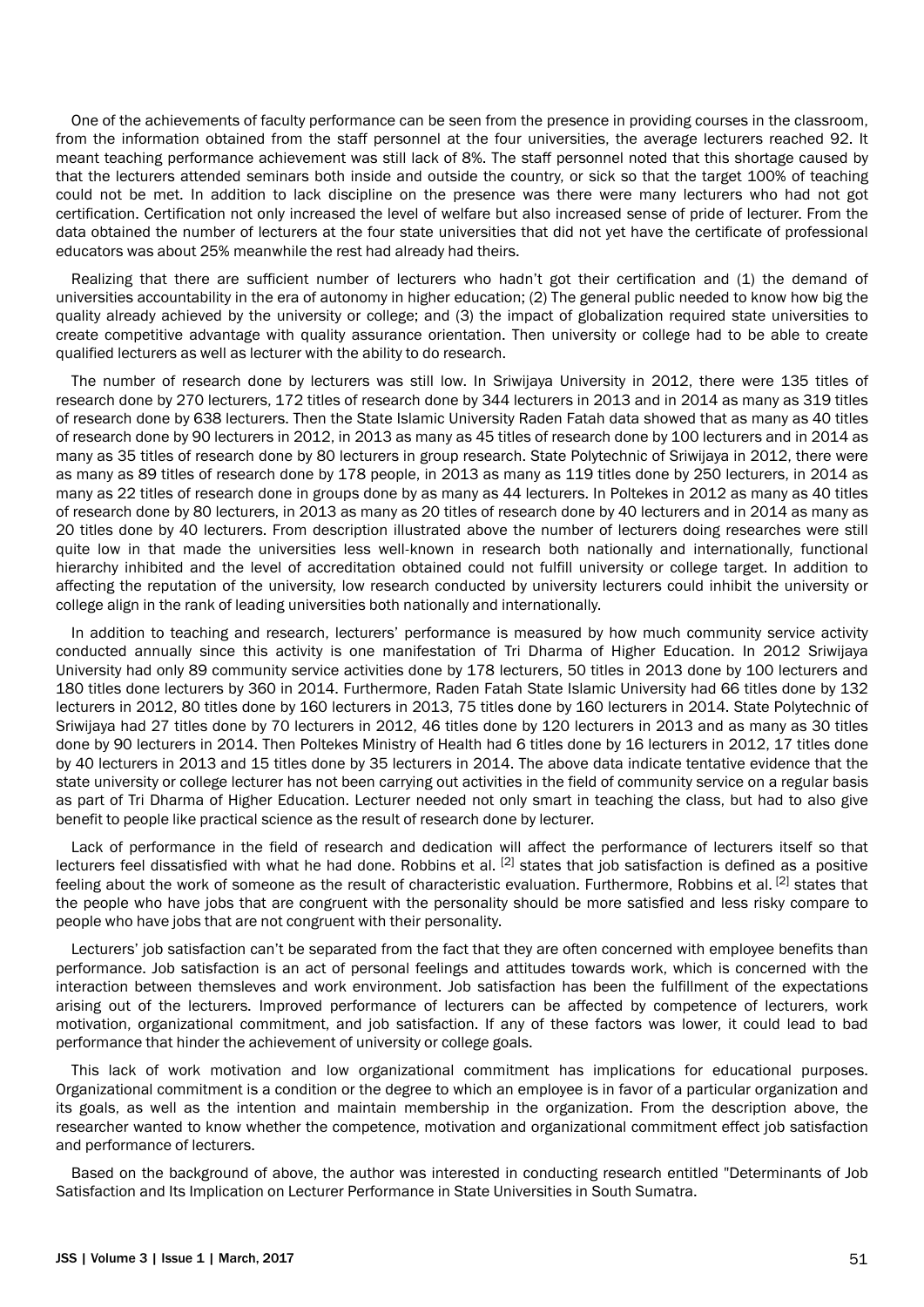# **Problems**

Based on the identification and restrictions on research problems as mentioned above, the researcher formulated research problems as follows:

- Did competence effect job satisfaction of lecturers in state universities in South Sumatra?
- Did work motivation effect job satisfaction of lecturer in state universities in South Sumatra?
- Did organizational commitment effect job satisfaction of lecturer in state universities in South Sumatra?
- Did competence, motivation and commitment simultaneously effect job satisfaction of lecturer in state universities in South Sumatra?
- Did competence affect the performance of lecturer in state universities in South Sumatra?
- Did work motivation affect the performance lecturer in state universities in South Sumatra?
- Did organizational commitment affect the performance of lecturers in state universities in South Sumatra?
- Did job satisfaction affect the performance of lecturer in state universities in South Sumatra?
- Did competence, motivation, organizational commitment and job satisfaction simultaneously affect the performance lecturers in state universities in South Sumatra?

## **Purposes**

In accordance to the formulated problems, the objectives of this study were as follows:

To analyze and find empirical evidence of the effect of competence on job satisfaction of lecturers.

To analyze and find empirical evidence of the effect of work motivation on job satisfaction of lecturer.

To analyze and find empirical evidence of the effect of organizational commitment on job satisfaction of lecturers.

- To analyze and find empirical evidence of the effect of competence, motivation and organizational commitment simultaneously on job satisfaction of lecturer.
- To analyze and find empirical evidence of competence effect on the performance of faculty lecturers.
- To analyze and find empirical evidence of the effect of work motivation to lecturers' performance.
- To analyze and find empirical evidence of the effect of organizational commitment to the performance of lecturers.
- To analyze and find empirical evidence of the effect of job satisfaction on the performance of lecturers.
- To analyze and find empirical evidence of the effect of competence, motivation, commitment and job satisfaction simultaneously on the performance of lecturers.

## **THEORETICAL FRAMEWORK**

Great Challenges and the competition in higher education should be anticipated as early as possible in order to create young generation that is capable of competing nationally and internationally. Universities as the place of study before plunging in the world of work must create structured and continuous learning in such a way to achieve educational goals. Achieving these objectives requires human resources as a source of learning for students. Learning resources are lecturers who are able to carry out their duties in their respective fields. Universities should be aware that competition and challenge not only in terms of facilities but how to manage the resources of the faculty. In addition to the challenges of global society, it is proper for universities and colleges in South Sumatra to be on the top 10 best universities in Indonesia. One determining factor of the success of an educational institution is in the lecturers who provide instruction to students. Lecturer as learning resource should be prepared in order to have sufficient competence in addition to factors that are not less important for increasing faculty performance like motivation of lecturers. Qualified competencies must be accompanied with motivation in order to transform knowledge to students. Lecturers should be able to produce research at national and international level. Commitment of the lecturers can hinder their performance improvement since commitment a promise to yourself in implementing the tasks. Another aspect that is also important in improving the performance of the lecturer is the job satisfaction of the lecturers such as working conditions, and wages. Working conditions need to get the most attention because lecturers devote themselves to the success of the students.

### The effect of competence on job satisfaction

Paloniemi in Lotunani and Idrus<sup>[3]</sup> defines competency as increasingly being highlighted in working life. Furthermore, he believes that competence is crucial resource for individual, organization, and community. While [4] states that competence in the form of knowledge, skills and abilities and personal characteristics can affect one's satisfaction.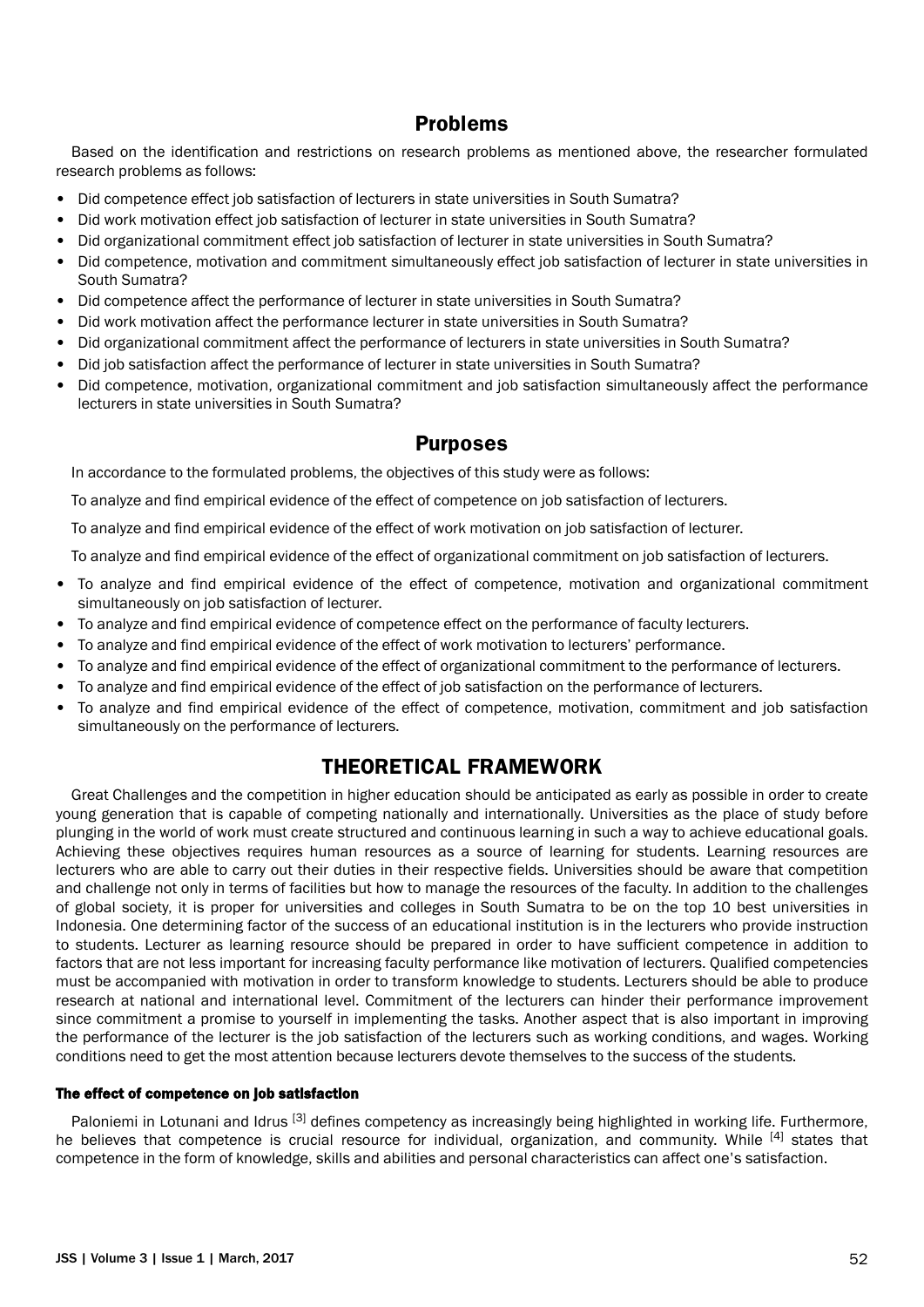Spenser and Spencer<sup>[5]</sup>, suggests that the individual competencies are the characters of attitude and behavior, or the ability of individuals who are relatively stable when face situations in workplace. The concept of competence raised by Spenser and Spenser is in line with the concept in this research.

Beheshtifar and Moghadam <sup>[6]</sup> states competencies are understood as measurable patterns for skills, abilities, behaviors, and other characteristics that can distinguish between high to low performances. Competence is a characteristic of the employees that contribute in improving performance and achieving organizational results.

Lecturers' competence has powerful effect on job satisfaction because lecturers 'competence is one important factor in higher education organization. The lecturers 'competence becomes a benchmark for the success of the learning process. Thus, a teacher should have vision and qualified knowledge, skills and abilities.

This implication has the meaning that the active contribution of all stakeholders in the organization, such as students and employees as human resources also need to be taken into account. Management of large organizations that require great supporting competence so that the university or college will be more appreciated. Another opinion Jakson et al.  $^{[7]}$ states that competence is the pattern of knowledge, skills, abilities, attitudes and other characteristics that can be measured needed by somebody to do job or function properly.

Someone who has good workability has good attitude, behavior and relatively stable willingness formed by synergy between the characters, concepts, internal motivation, knowledge capacity when face a situation in the workplace that so that this individual will quickly be able to overcome the problems that occurred in the workplace.

Lecturers who have the competencies are the ones who have skills, attitudes and high appreciation when carrying out tasks in the job. A lecturer who has the competence will have the ability to carry out their jobs effectively. This is in line with research conducted by Dhermawan <sup>[8]</sup>, Madrid <sup>[9]</sup> that competence has an effect on job satisfaction.

Lecturers who have high competence will work in accordance with the standards of certification expertise they have so that when they get, they are able to pass the standard that has been determined in accordance with the guidelines.

Competence that suit the need of lecturers 'work will create job satisfaction, high work motivation, commitment and active participation in various activities, thus it is probable that competence effect lecturers'job satisfaction.

### The effects of work motivation on job satisfaction

Motivation is the stimulation of lecturers to work better in accordance to the standards. Stimulation or encouragement can be both internal and external that provide benefits to change the attitude of lecturers in carrying out their duties and responsibilities. Ahmed [10] conducted a study on the motivation and satisfaction in relation to the performance and found that there were two factors that influence motivation, intrinsic factors-motivation and extrinsic motivation factorshygiene.

Khawaja <sup>[11]</sup> examined the impact of rewards and motivation on job satisfaction in banking sector in Saudi Arabia. The study showed that (1) the remuneration had a positive effect on motivation, (2) motivation affected job satisfaction positively (3) benefits affected job satisfaction significantly and positively.

Research result of Anantha et al. <sup>[12]</sup> showed that there was significant positive effect among compensation, motivation, promotion and job satisfaction of academic staff in universities. It showed that wages made people satisfied. Organizations should consider these variables in increasing satisfaction among employees in order to improve the behavior of individuals within organization.

Based on the above it could be concluded that motivation played an important role in achieving job satisfaction, both in the review of the expectations and of the achievements. Thus it was suspected the motivation had effect on job satisfaction.

#### The effect of commitment on job satisfaction

Newstrom and John [13] in Tiun [14] said that the Organizational Commitment could also be regarded as employee loyalty, a degree where an employee identified himself to the organization and wanted to continue to participate actively in the organization.

The results of this study showed that the commitment, competence and individual behavior within organization/OCB could improve performance. Unal <sup>[15]</sup> in the IWG Sarwama <sup>[16]</sup> found positive effect of commitment on Organizational Commitment Behavior.

Affective commitment, continuous commitment and normative commitment where these three commitments related to the extent to which the lecturers involved in the organization in achieving the goals. Affective commitment is closely related to the psychological condition against organizations like how loyal lecturer for the institution. Affection means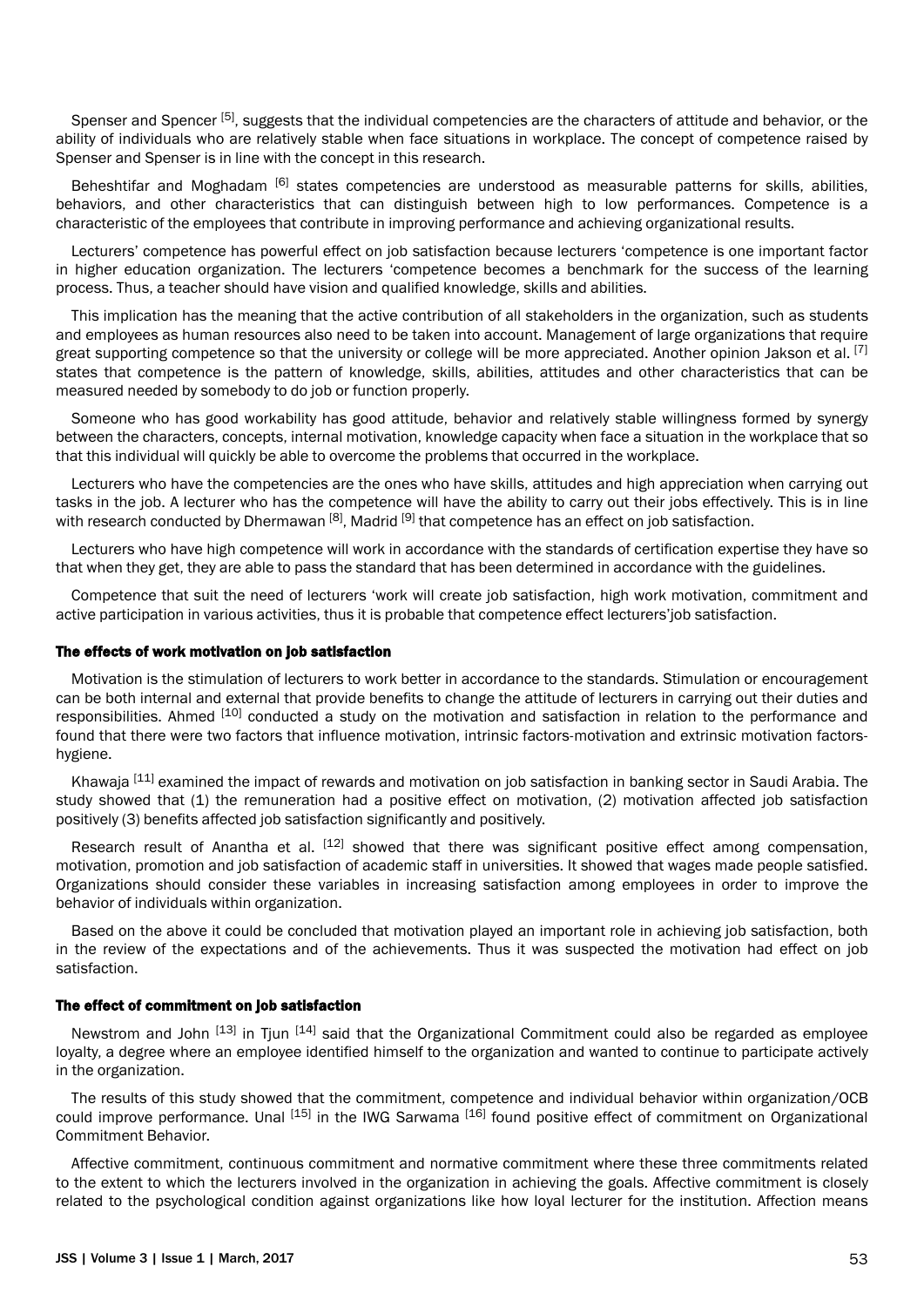lecturer will continue to improve competence since he/she loves of the institution, while the continuous commitment/ rational is part of the lecturers whether to survive or leave the organization.

High organizational commitment occurs if lecturer find hope in the form of salary and benefits, promotion and working conditions in place to direct support to implement activities as lecturer. High commitment will make lecturers work maximum.

Lecturers with high commitment would produce a performance that fit the purpose of university or college. The maximum results achieved by lecturer as a manifestation of its commitment to higher education would lead to job. Thus it was suspected that presumably commitment effected job satisfaction.

## The effect of competence, work motivation and organizational commitment simultaneously on job satisfaction.

Job satisfaction is basically something individual and not tied to the other. Each individual has various level of satisfaction. The greater the expectation level is reached the more satisfied the individual will be. Lecturer in achieving the level of work satisfaction is influenced by several factors like competence, motivation and commitment.

Job satisfaction was a positive emotional attitude, enjoy and love job. As stated by Umam and Khaerul <sup>[1]</sup> job satisfaction were the elements of work that created or affected job satisfaction. Robbins et al.  $[2,17]$  dimensions that influenced job satisfaction consisting of: (1) the work itself, (2) wages (3) promotions (4) working conditions (5) coworkers and (6) fit between work and personality. Job satisfaction was the result of a wide variety of work-related attitudes and specific factors such as salary, promotion, job stability, tranquility work, opportunity to move forward, the assessment of fair labor, social relations at work, and superior treatment. Research conducted by Sasongu [18], Lotunani and Idrus <sup>[3]</sup> and Azeem <sup>[19]</sup> stated that there were influences of competence, motivation and commitment on job satisfaction.

From the opinion of the experts above and research results, it can be concluded that lecturer would feel the level of job satisfaction if six dimensions as described above could be fulfill. If any of the dimensions could not be met, then work satisfaction would reduce. Thus competence, motivation and commitment were suspected to affect job satisfaction.

#### The effect of competence on performance of lecturers

Competence is defined as the knowledge and skills mastered by someone and has been a part of him/her, so he/she can perform cognitive, affective and psychomotor behaviors as well as possible.

Tati <sup>[20]</sup> in his research titled Influence of Competence on Lecturers' Performance (A Case Study in FPTK UPI) showed that competence of lecturers affected their performance. This suggested that if the competence affected the performance of lecturers in good category, the lecturers' performance was good.

Competence was seen as lecturer characteristic to carry out activities in the areas of teaching, research and community service. While the performance of lecturers was process in carrying out the work. Thus to achieve good performance, the faculty had to achieve optimum performance by improving the education, research and dedication.

Lecturer professionalism built by mastering field of expertise which obviously required in completing the tasks and responsibilities of the job. Competences of the lecturers included pedagogic competence, professional competence, personal competence and social competence. The higher the competences, the higher the performance would be or in other words there was a close relationship between the competence and performance of lecturers.

This was in line with several studies conducted by Nur'aeni [21], Maryadi [22] which stated that there was a positive and significant impact on the performance of lecturers' competence. Performance impacted on the competence or otherwise if it met all of the indicators. Based on the explanation above it was suspected that competence had effect on performance of lecturers.

### The effect of work motivation on performance of lecturers

Research conducted by McCleland developed by David McClelland <sup>[2]</sup> and his colleagues looked at three needs: the need for achievement (nach) was the drive to achieve, for the achievement of related standards, the need for power (nPow) was the need to make others behave in a way that would not do without him and the need for affiliation (Naff) was the desire to be connected with full friendship and close interpersonal.

Work motivation could be influenced by several reasons such as awards, work atmosphere and job competencies and therefore the motivation of lecturers influenced by self-interest against the hope to achieve. Achievement of the expectations and desires of lecturers generally triggered because of the intrinsic and extrinsic trigger of the lecturers.

Research conducted by Afriani <sup>[23]</sup>, Muhammad <sup>[24]</sup>, stated that there was influence of work motivation on the performance of lecturers. Work motivation of lecturer caused more by the individual in perceiving their work, the grace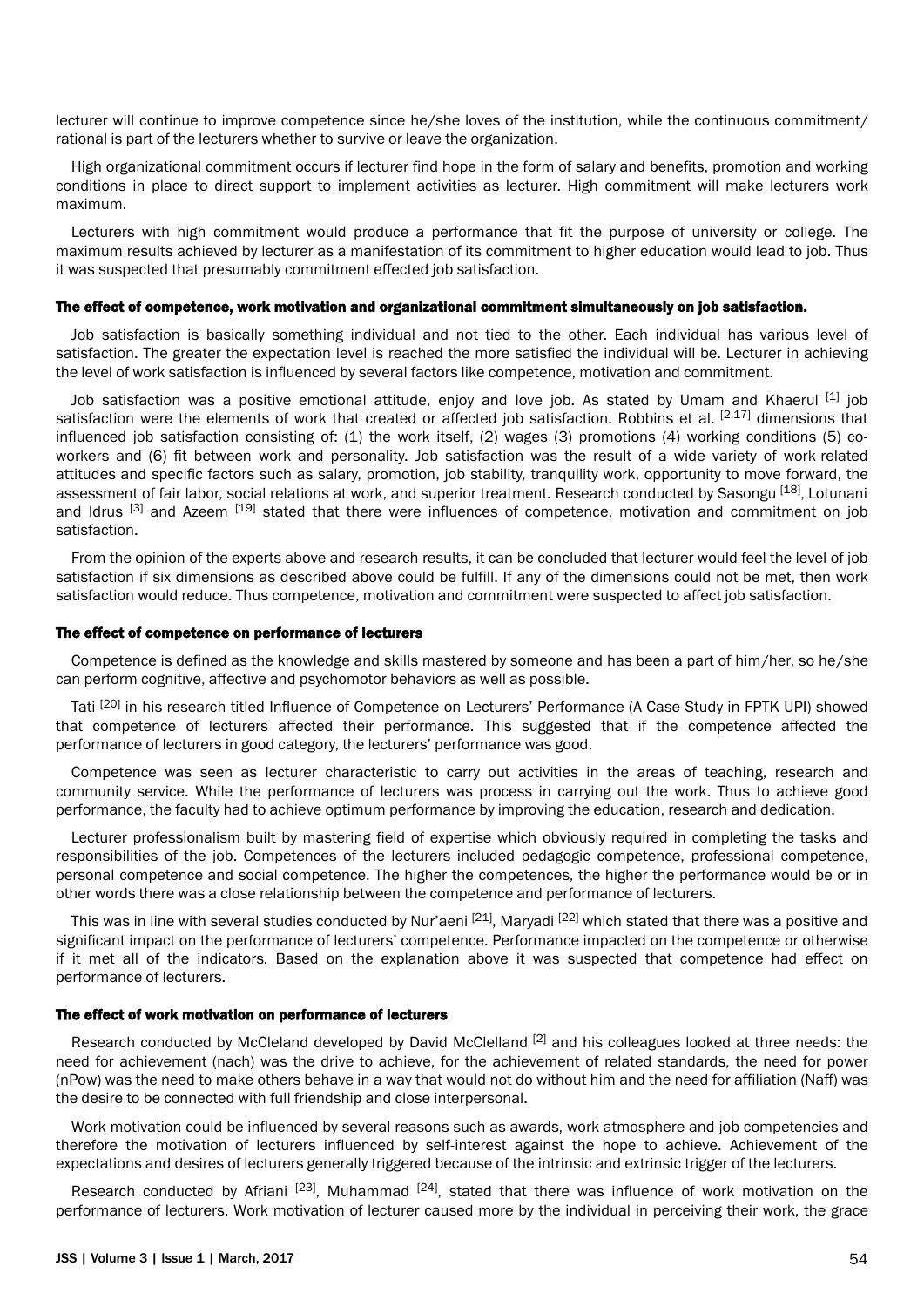and the mandate given to them. Lecturers who had high motivation to continue to work hard to overcome any problems and hope of achieving better working results. The study found that motivation tended to be individual. For that it was suspected that performance effected work motivation of lecturers.

### The effect of organizational commitment on performance of lecturers

Griffin and Ronald <sup>[25]</sup> stated that an individual who had a high commitment was likely to see himself as a true member of the organization. Robbins et al.  $[2]$  A review of 27 studies claimed that the relationship between commitment and most powerful performance in new workers and wearker in experienced workers. The theoretical model stated that lecturers who had high commitment would less involve in resignation, even if they were not satisfied, because they had the sense of loyalty to the organization.

Results of research conducted Sadozai and Yusuf Khan [26] stated that the work ethic would moderate the relationship between organizational commitment. Furthermore, the results of research Nur'aeni <sup>[21]</sup> on the commitment of lecturers PTS in Southern Sumatra showed the commitment of lecturers were good and had influence on the performance of lecturers. Variable commitment directly contributed to the performance of lecturers.

High commitment of the lecturers could improve competitive advantage in university or college both at nasioanl and in global competition. Commitment of the lecturers and other academic community would be a force in achieving strategic plan that had they planned. Thus, the work commitments were suspected to have effect on the performance of lecturers of the state universities in South Sumatra.

## The effect of job satisfaction on the performance of lecturers

Robbins et al. <sup>[2]</sup> stated that job satisfaction was a positive feeling towards work that results from the evaluation of wide range of characteristics. Job required interaction with colleagues and bosses, pursuance to the rules and policies of the organization. Robbins et al. [2] stated that some researchers used to believe that the relationship between job satisfaction and performance was a myth. But a review of 300 studies said the correlation was strong enough. When we moved from the individual level to the organization we found support for job satisfaction relationship. It was found that organizations with more employees were more satisfied and tended to be more effective compared to organizations with fewer employees.

While job satisfaction itself was actually a reflection of the attitude of employees towards work and its environment that could be measured by looking at aspects of employment using satisfaction Minnesita Questionnaire (MSQ). The study of various aspects of work activities, independence, diversity, social status, human relationships of superiors, technical capabilities superiors, moral values, security, social services, authority, usability capabilities, reward, institutional policy, promotion, responsibility, creativity, working conditions, coworkers, recognition and pride could find out how much the level of satisfaction a lecturer. Research conducted by Desamen revealed that motivational variable directly affected Thus it was suspected that job satisfaction affected performance of lecturers.

### The effect of organizational commitment and job satisfaction lecturer simultaneously on the performance of lecturers

Motivation and lecturers' performance could be interpreted as a measure of success or achievement over the job that had been implemented. This was in accordance with the opinion of Umam and Khaerul [1] who stated that the performance was a record of the effects produced on a job function or activity for a certain period associated with organizational objectives Employee performance was defined as the work of someone's employee, a management process or an organization as a whole, where the results of the work had to be shown concrete and measurable evidence (compared to the standard that has been determined according to the results of the work).

Lecturers' performance in an institution would be a benchmark for the success of the institution, the higher the level of competence of the faculty, the higher faculty performance in carrying out its core functions, such as teaching, research and community service. Their high competence had to be balanced with a strong motivation or encouragement from lecturers to continue to serve the institution (Figure 1).

Based on the above theoretical framework, the theoretical framework of the research design research as follows: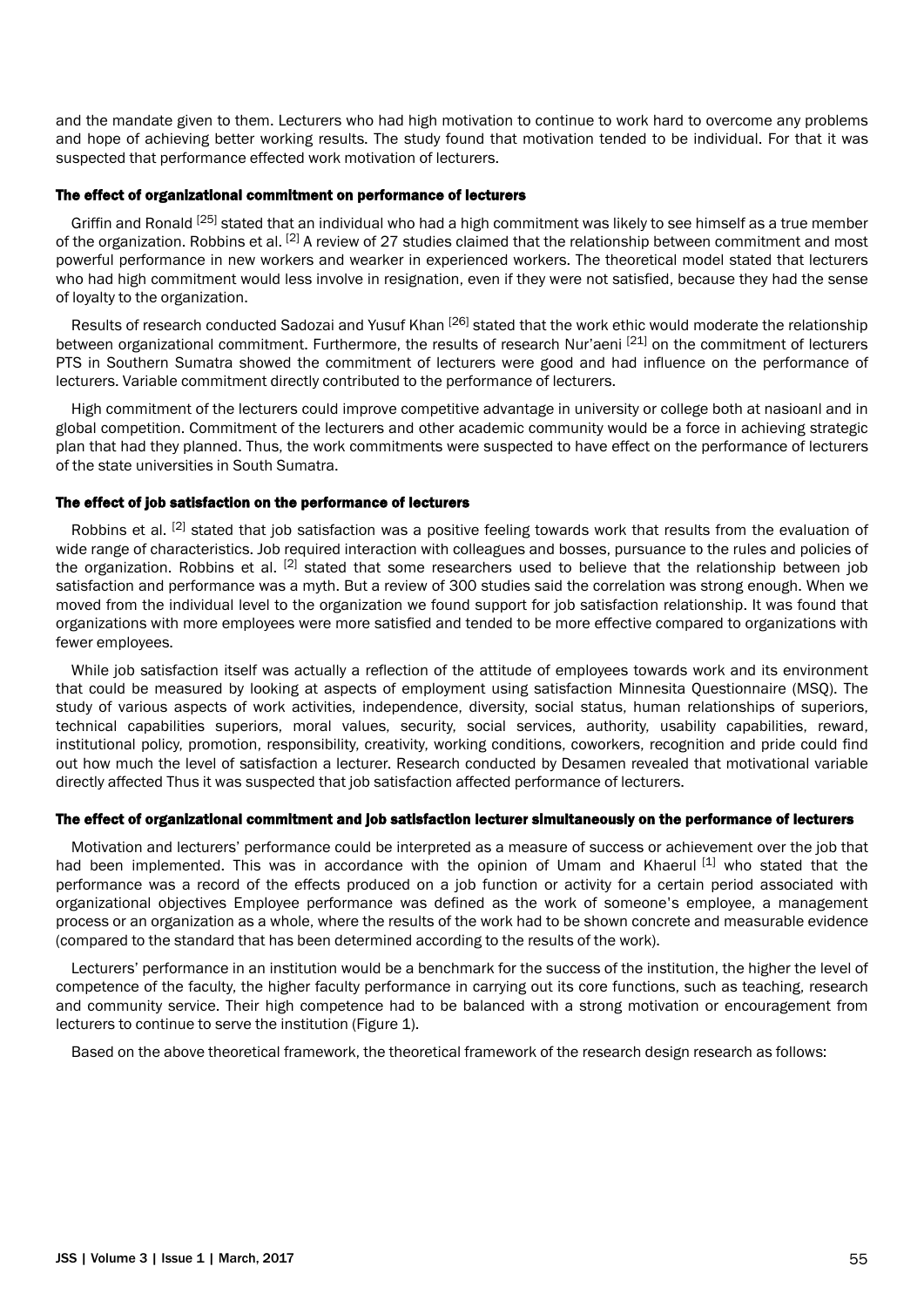

**Figure 1:** Research model.

# **Hypothesis**

Hypothesis in this research were the temporary answer of problems 1 to 9. Based on the above theoretical framework, the hypothesis of this research were as follows:

H1 : Competence effected job satisfaction of lecturers in state universities in South Sumatra?

H2 : Work motivation effected job satisfaction of lecturer in state universities in South Sumatra?

H3 : Organizational commitment effected job satisfaction of lecturer in state universities in South Sumatra?

H4 : Competence, motivation and commitment simultaneously effected job satisfaction of lecturer in state universities in South Sumatra?

H5 : Competence affected the performance of lecturer in state universities in South Sumatra?

H6 : Work motivation affected the performance lecturer in state universities in South Sumatra?

H7 : Organizational commitment affected the performance of lecturers in state universities in South Sumatra?

H8 : Job satisfaction affected the performance of lecturer in state universities in South Sumatra?

H9 : Competence, motivation, organizational commitment and job satisfaction simultaneously affected the performance lecturers in state universities in South Sumatra?

# **METHOD**

This research employed quantitative research approach. This meant that the data and analysis were based on figures which were then calculated statistically, so that the meaning and result inference were also based on the results of statistical analysis. The method was explanatory research method. Explanatory research is a research method used to obtain the description, a systematic picture, factual and accurate facts, as well as the nature of the meticulous relationship among variables [27].

The unit of analysis of this research was the individual of the lecturers of state universities in South Sumatra. Viewed from time horizon, this research was cross sectional meaning that information on the part of the population (respondent sample) was collected at the scene empirically, in order to know the opinion of the majority of the population to the object being researched, as proposed by Sekaran.

## Operational variables

Operational variable definition was intended to clarify the variables to be studied. The subjects of this study were:

- Competence (ξ1) as independent variable
- Motivation (ξ2) as the independent variable
- Organizational Commitment (ξ3) as independent variable
- Job satisfaction  $(\eta 1)$  as intervening variable
- Performance lecturer (η2) as the dependent variable.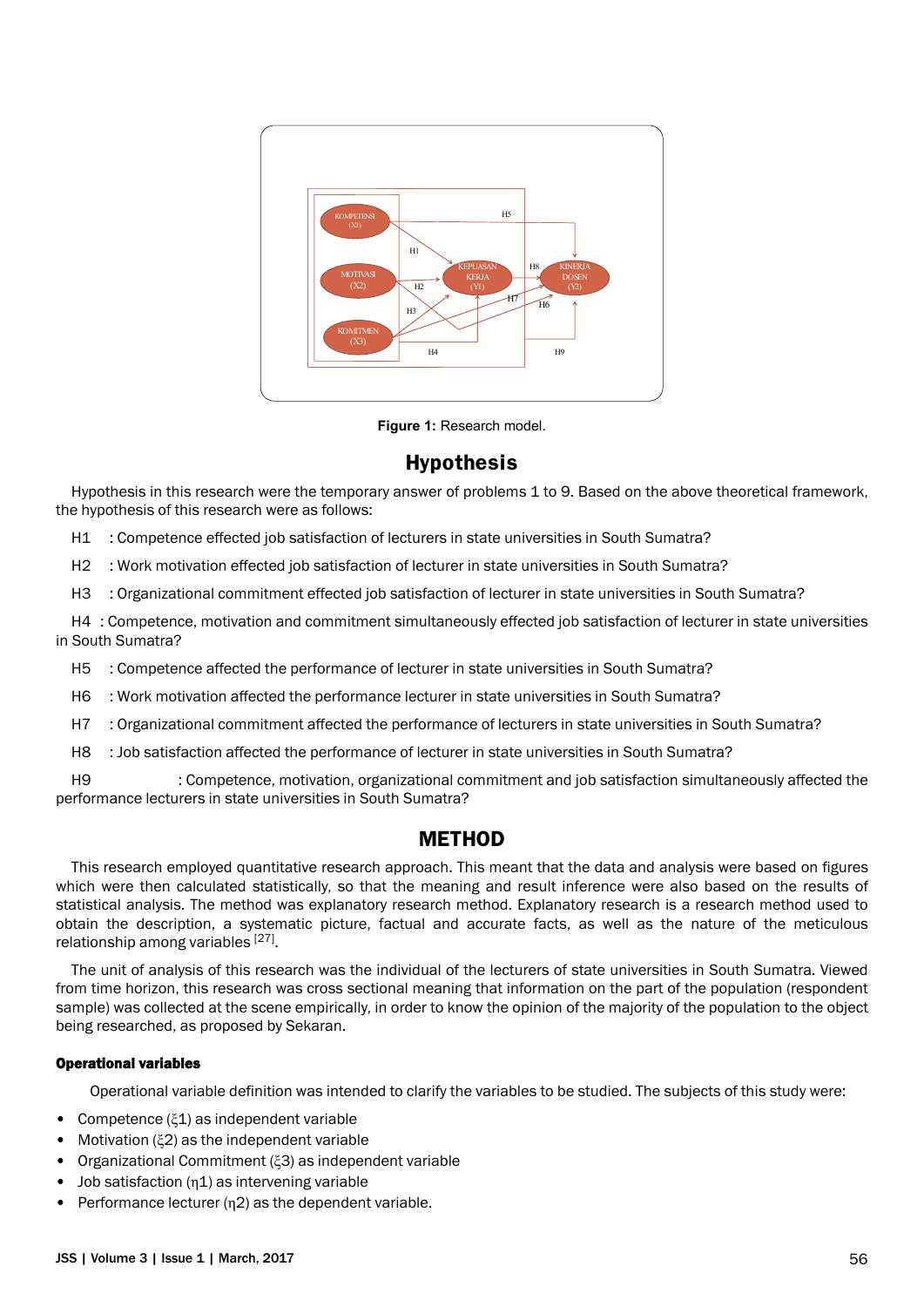Population refers to the entire group of people, events, or objects that interest researchers to examine. The population (unit of analysis) of this research was lecturers of University of Sriwijaya, Raden Fatah State Islamic University, State Polytechnic of Sriwijaya and Sriwijaya Health Polytechnic.

So in this study the number of lecturers used as sample were 335 respondents consisted of four state universities by dividing proportional random sampling.

The modeling approach and techniques used as tools of analysis in this dissertation was Structural Equation Model (SEM) and Software LISREL. The reason of the use of this method was the ability to measure the construct indirectly, i.e., through the indicators and simultaneously analyze the indicator variables and latent variables.

## Finding

Full model equations using the SEM program LISREL 8.70 trajectory diagram obtained two models, i.e. standardized models and models of t-values, each model as shown in the following figures:



**Figure 2:** Struktural Model (Standardized Model).



**Figure 3:** Struktural Model (t-value Model).

Based on Figures 2 and 3, the calculation was presented on the next test parameter β (loading factor / coefficient dimensional) structural model of exogenous and endogenous. This test was intended to determine the causal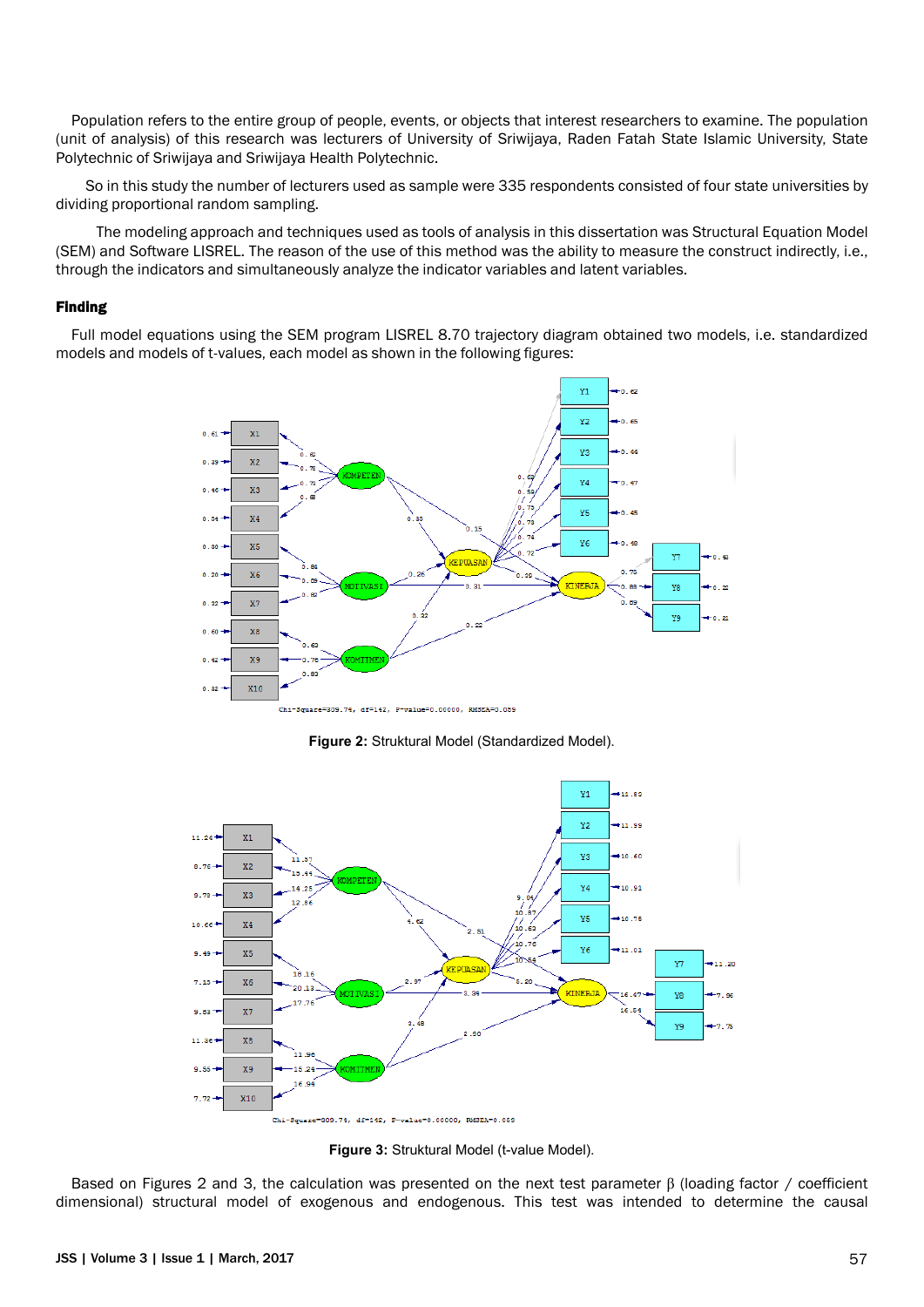relationship or influence the latent variables to other latent variables, a strong indicator of whether or not each of the latent variables (constructs).

## **DISCUSSION**

### The effect of competence on job satisfaction

This section tested hypotheses about the influence of exogenous variables Competence (ξ1) against endogenous variable Job Satisfaction (η1). Based on Figures 2 and 3 above, it turned out t count of competence effect on job satisfaction was 4.62> 1.96, so it could be said to be significant, thus competence had positive and significant effect on job satisfaction of lecturers in state universities in South Sumatra. The effect was 0.35, meaning that the better the faculty competence of lecturers, the higher job satisfaction would be, thus the first hypothesis was accepted. Results of testing the first hypothesis of this study was in line with the results of Nur'aeni  $^{[21]}$ . Dawn  $^{[28]}$  who proved through researches that the level of competence of lecturers significantly effected job satisfaction.

The dominant indicators were professional competence (X2), while the dominant indicator of job satisfaction was the satisfaction of a promotion (Y3).This was the findings in this study that the competency of the lecturers, especially in the dimension of professional competence was able to increase job satisfaction, especially in the dimension of satisfaction with the promotions they had.

Professional competence was the mastery of broad and deep subject matter, design, implement and conduct research, and community service. For example, a lecturer mastered the competencies and were able to carry out continuous research and community service and were able to actualize knowledge to students and the wider community.

#### The effect of work motivation on job satisfaction

This section tested hypotheses about the influence of exogenous variables Motivation (ξ2) against endogenous variable Job Satisfaction (η1).

Based on Figures 2 and 3 above, the t count of influence on Job Satisfaction Motivation was2.97> 1.96, so it was said to be significant, thus the motivation positively and significantly affected job satisfaction of lecturers in state universities in Sumatra South.

The major direct influence work motivation on job satisfaction was 0.26, meaning that when lecturers working motivation increased, job satisfaction would increase, thus the second hypothesis was accepted. Results of testing the hypothesis 2 were consistent with the results of Lotunani and Idrus [3], Dhermawan [8] who proved through his research that motivation positively related to job satisfaction. The workers would increase their satisfaction if the working conditions also rose.

Likewise, the results of testing this hypothesis was consistent with the results from Ahmed [10] who argued that intrinsic motivation had positive influence job satisfaction. The indicators that made up the predominant motivation was the need for power (need achievement power) (X6), while the indicator of the dominant form of job satisfaction was the satisfaction of a promotion (Y3). This resulted in a finding that motivation of lecturers, especially in the dimension of the power needs (need achievement power) could improve job satisfaction, especially in the dimension of satisfaction with the promotions they had.

### The effect of organizational commitment on job satisfaction

This section tested hypotheses of the effect of exogenous variables Commitment (ξ3) against endogenous variable job satisfaction (η1).

Based on Figures 2 and 3 above, the t count of the effect of organizational commitment on job satisfaction was 3.48>1.96, so it was said to be significant, thus the organizational commitment had significant and positive effect on job satisfaction of lecturers. The major direct effect of organizational commitment on job satisfaction was 0:32, meaning that the higher organizational commitment, the higher the job satisfaction would be, thus Hypothesis 3 was accepted (Table 5:24). Results of testing the hypothesis 3 were consistent with the opinion of walton cited by Brown  $[29]$ , that the strategy of the organizational commitment as an approach that was rewards in managing resources. The high organizational commitment to the job would make lecturers work optimum. The previous study conducted by Ariyasa stated that organizational commitment affected job satisfaction of high school teachers in the district of Karang Asem. Variable of teacher professional development became the dominant factor affecting job satisfaction of teachers.

The dominant dimensions of variable organizational commitment was normative commitment (X10), while the dominant dimension of Job satisfaction was on promotion (Y3). It became the finding in this study that organizational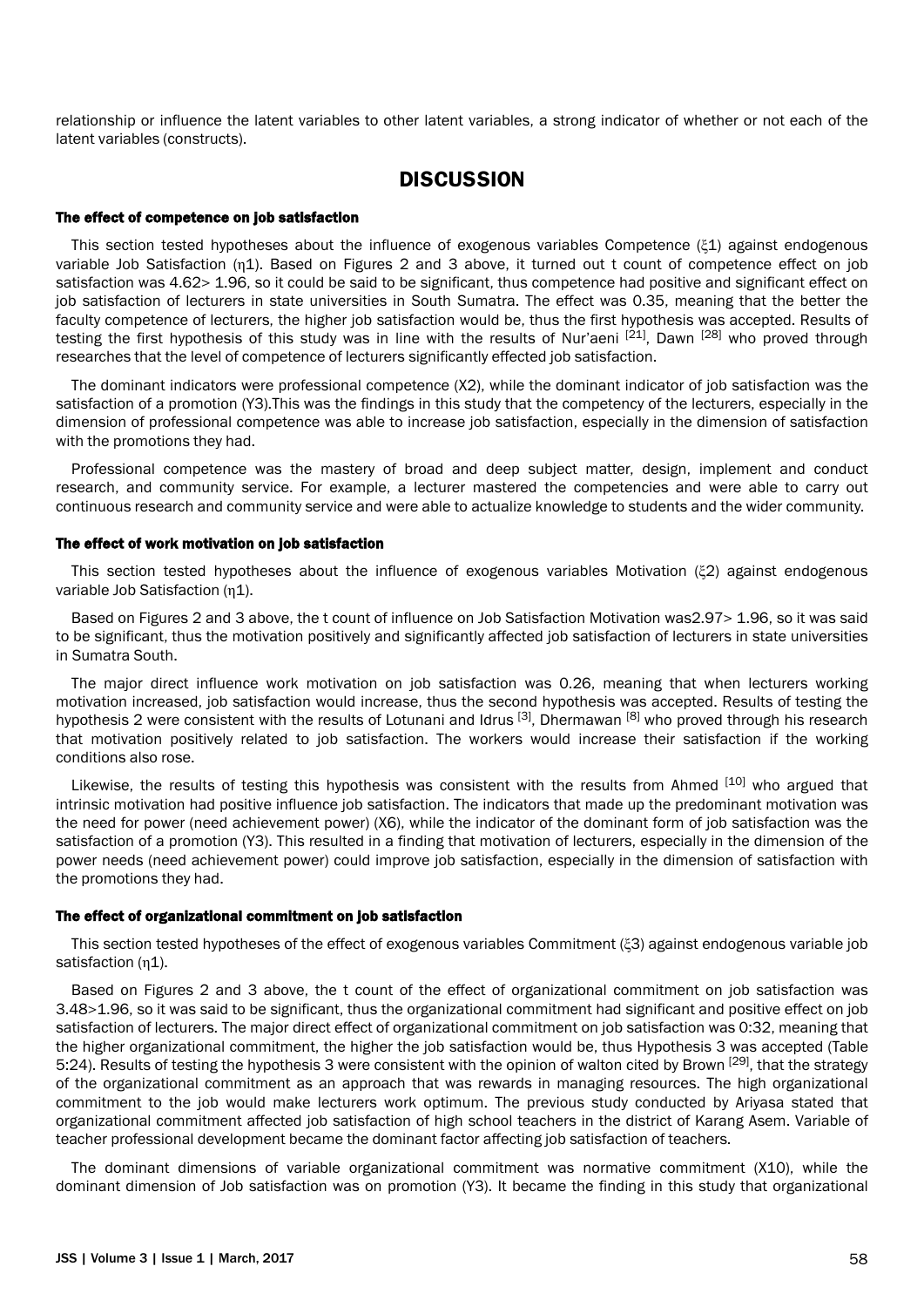commitment of lecturers especially in the dimension of normative commitment would increase job satisfaction especially in the dimension of satisfaction on promotion.

### The effect of competence, work motivation and organizational commitment simultaneously on job satisfaction

This section tested the hypothesis about the effect of exogenous variables Competence (ξ1), Motivation (ξ2) and organizational commitment (ξ3) simultaneously on endogen variable job satisfaction (η1). Results obtained by using 8.70 lisrel programs for structural equation models, according to the proposed hypothesis could be seen in structural equation 1 below.

KEPUASAN=0.35YKOMPETEN+0.26YMOTIVASI+0.32YKOMITMEN, Error var.=0.37, RI=0.63

(0.075); (0.087); (0.090); (0.081); (0.003)

### 4.62; 2.97; 3.48; 5.40; 185.26

Based on structural equation 1 above, the magnitude of loading factor (coefficient lines) variable Competence on Job Satisfaction was 0.35, the amount of loading factor (coefficient lines) variable Motivation on Job Satisfaction was 0.26 and the magnitude of loading factor (coefficient lines) variable Commitment on Job Satisfaction was 0.32.

Based on the equation 1, Figure 2 above, the value of F account of Competence, Motivation and Organizational Commitment simultaneously on Job Satisfaction was 185.26> 3.84 (F account> 3.84), so it was said to be significant, thus competence, work motivation and organizational commitment simultaneously had positive and significant effect on job satisfaction, thus the fourth hypothesis was accepted. The contribution of competence, motivation and organizational commitment on job satisfaction was 63%, the remaining 37% was influenced by other factors, such as organizational culture, career development, leadership, and many other factors for further research to find out. Thus we could conclude that job satisfaction, especially in the dimensions of job satisfaction on promotion (Y3) was positively affected by competence, especially in the dimensions of professional competence (X2), Motivation especially in the dimension of the power need (X6) and commitment especially the dimension of normative commitment (X10). But partially competence had the most dominant influence on Job Satisfaction. This result showed that in performing job, lecturers were dominated by competence variable.

### The effect of competence on performance of lecturers

This tested hypothesis to the effect of exogenous variable competence (ξ1) against endogenous variable lecturers' performance (n2).

Based on Figures 2 and 3 above, t count of competence on performance of lecturers was of 2.51>1.96, so it was said to be significant, thus competence positively and significantly effected on the performance of state university lecturers in South Sumatra. The major direct effect of competence on performance of lecturers was 0.15, meaning that when the competence of the lecturers increased, job satisfaction increased too. Thus Hypothesis 5 was accepted. The testing result of the hypothesis 5 was in line with the results of research conducted by Muhammad [24] which stated that there were positive direct effect on the performance of the lecturers on intellectual, individual lessons and internal focus of control. Likewise, the result of testing was in line with the results of Nur'aeni  $[21]$  which stated that motivation, competence and commitment had significant effect on the performance of lecturers. The dominant indicator was dimension of professional competence (X2), while the dominant indicator of lecturers' performance was the dimension of service to the community (Y9). It became the findings in this study that the competence of lecturers, especially in the dimension of professional competence improved the performance of lecturers especially in the dimension of community service.

### The effect of motivation on performance of lecturers

Based on Figures 2 and 3 above, t count of motivation effect on lecturers' performance was 3:34>1.96, so it was said to be significant, thus Motivation positively and significantly effect on performance of lecturers. The major direct effect motivation on performance lecturer was 0.31, meaning that the more motivated the lecturers, the high the performance would be. Thus Hypothesis 6 was accepted. Testing result of hypothesis 6 were consistent with the results of Lumaknulhakim, that the two independent variables, namely the competence and motivation had significant positive effect on the performance of lecturers. The results of this study found that motivation was built through power need (X6) could improve the performance of lecturers built by community service (Y9). Power need encouraged lecturer to continue working in the state universities, and tended to improve community service.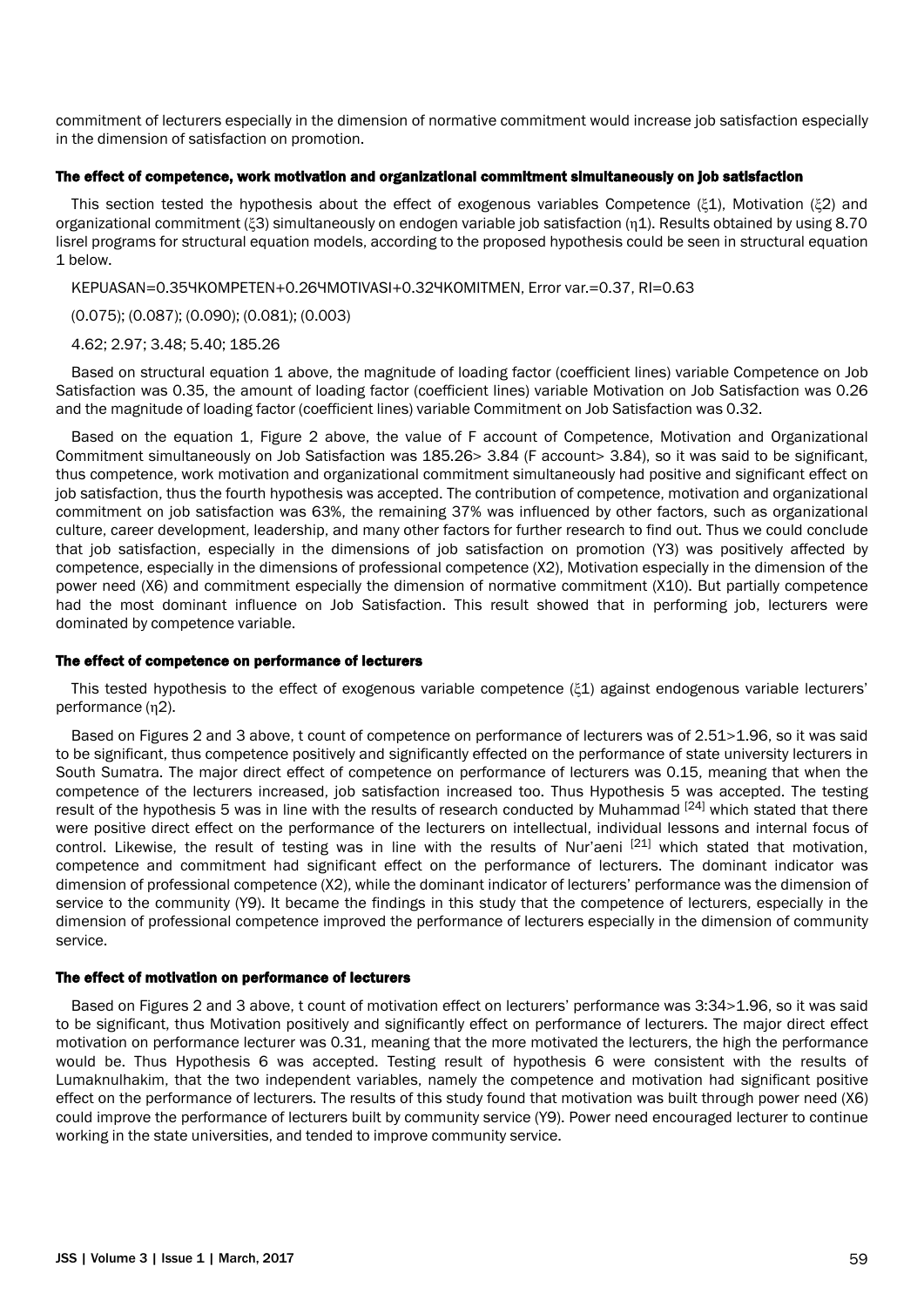### The effect of organizational commitment on performance of lecturers

This section tested hypotheses about the effect of exogenous variables of organizational commitment (ξ3) against endogenous variable performance of lecturer (η2). Based on Figures 2 and 3 above, the value of t account of the effect of organizational commitment to performance was 2.90>1.96 so it was significant. Thus the organizational commitment significantly affected performance. This meant that the higher the organizational commitment of lecturers, the higher the performance would be. Thus hypothesis 7 was accepted. This finding was line with Etta, et al. who conducted study on the influence of organizational culture and organizational commitment that led to job satisfaction and its impact on performance.

The high organizational commitment would make lecturers university or college regulation. This would make lecturers work optimal so that the performance was also high.

#### The effect of job satisfaction on performance of lecturers

Based on Figures 2 and 3 above, the value t of the effect of job satisfaction on lecturers' performance was 5:20>1.96, so it was significant. The major direct effect of lecturers' performance on job satisfaction was 0:39, meaning that the higher job satisfaction, the higher performance of lecturers. Thus hypothesis 8 was accepted. Testing results of hypothesis 8 were consistent with the results of Maryadi <sup>[22]</sup> who explained that the significant effect of job satisfaction on the performance of private university lecturers in Surabaya. The results of the above analysis resulted in a finding that job satisfaction established by the satisfaction of a promotion (Y3) could improve the performance lecturer built by Community Service (Y9). This meant that if lecturer satisfied mainly in satisfaction with the promotion, then the lecturers' performance would increase too, especially in carrying out community service.

### The effect of competence, motivation, commitment and job satisfaction simultaneously on performance of lecturers

Results obtained by using 8.70 lisrel program for structural equation models, according to the proposed hypothesis was in structural equation 2 below.

#### KINERJA=0.394KEPUASAN+0.154KOMPETEN+0.314MOTIVASI+0.224KOMITMEN, Error var.=0.17, R<sup>I</sup>=0.83

(0.083); (0.070); (0.067); (0.083); (0.051); (0.002)

5.20; 2.51; 3.34; 2.90; 6.43; 392.40

Based on structural equation 2 above, the magnitude of path coefficient of competence on performance of lecturers was 0.15, the path coefficients of motivation on performance of lecturers was 0.31, the coefficient lines of commitment on performance of lecturers was 0.22 and the magnitude of path coefficients Job satisfaction on the performance of lecturers was 0.39.

Based on the equation 2, Figures 2 and 3 above, the value of F of the effect of competence, motivation, commitment and job satisfaction simultaneously on performance of lecturer was 392.40>3.84 (F account>3.84), so it was significant, thus competence, motivation, organizational commitment and job satisfaction simultaneously positive and significant impact on the performance of lecturers of state universities in South Sumatra. Thus hypothesis 9 was accepted. The major contribution of competence, work motivation, organizational commitment and job satisfaction on performance of lecturers was 83%, the rest of 17% influenced by other factors such as organizational culture, career development, leadership, and other factors for further research to find out.

Thus we concluded performance of lecturer was positively affected by competence, motivation, commitment and job satisfaction. But organizational commitment partially had the most dominant effect on the performance of lecturers. Testing result of the hypothesis 9 this study was consistent with the results Maryadi [22], Nur'aeni [21] which stated that motivation and job satisfaction effected performance of lecturers. Likewise, results of this test complements the results of research Argensia, which stated that motivation, job satisfaction and employee performance with moderation of commitments had positive and significant effect.

#### Direct and indirect effect

The indirect effect of competence on performance of lecturers by job satisfaction was 0.3540.39=0.1365, but direct influence of performance of lecturers on competence was 0.15×0.15=0.0225, or had contribution of 2.25% so that competence could improve performance of lecturers when the satisfaction employment was 13.65% (partial mediating).

Indirect effect of work motivation on the performance of lecturers by job satisfaction as a mediating variable was 0.26×0.39=0.1014 or indirect effect of motivation on performance of lecturers by job satisfaction was 10.14%, while the direct effect of work motivation on performance of lecturers was 0.3140:31=0.0961 or having a contribution of 9.61% so motivation improved performance of lecturers when job satisfaction was 10.14% (partial mediating).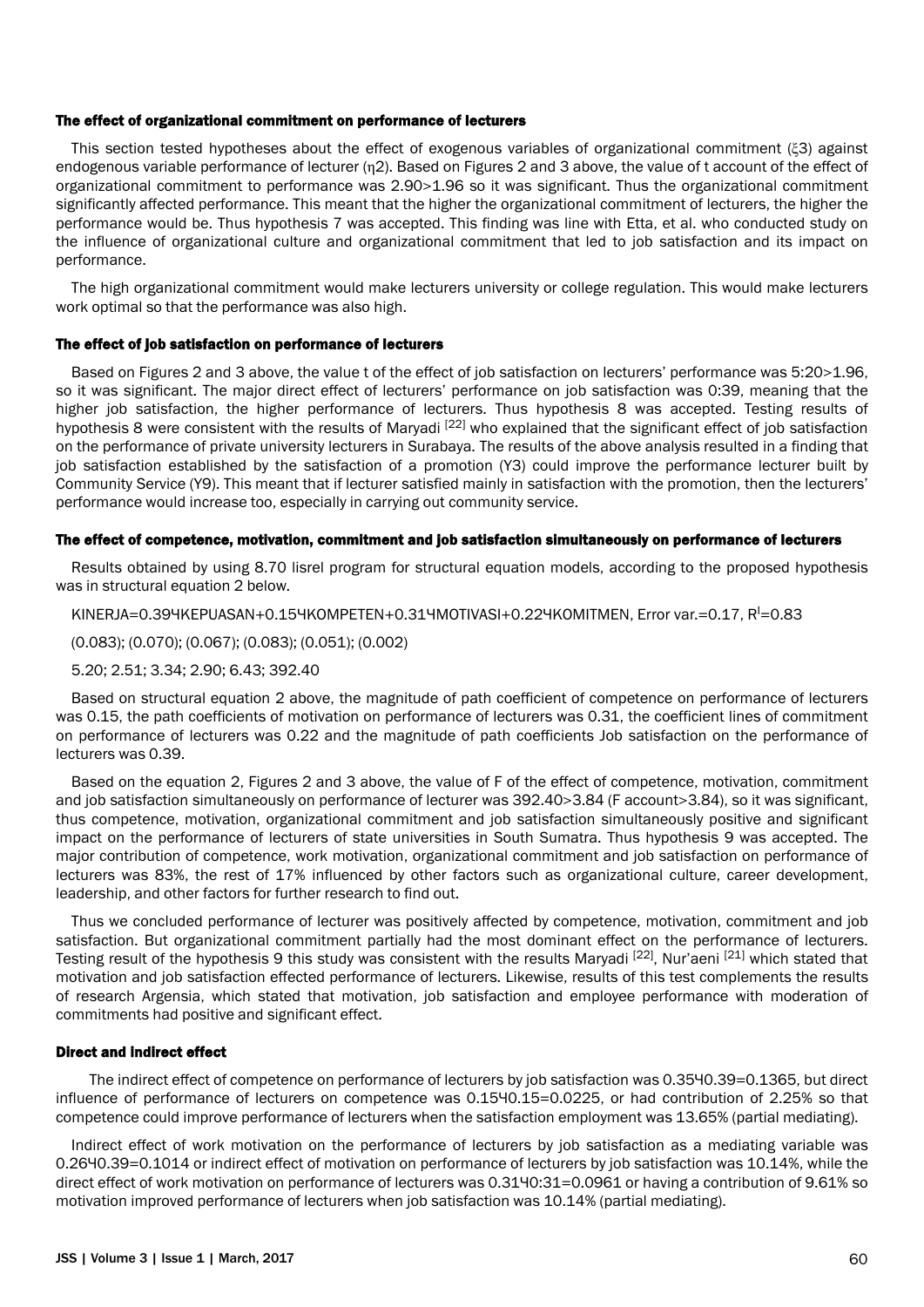The indirect effect of organizational commitment on the performance of lecturers through job satisfaction was 0.22×0.39=0.0858 or contributed 8.58%, while the direct effect of organizational commitment on faculty performance of 0.222 was 0.0484 or had a contribution of 4.84%, so organizational commitment improved the performance of lecturers by 8.58% by job satisfaction (partial mediating).

# **CONCLUSION**

# **Managerial Implications**

Based on the analysis of testing and discussion, the managerial implications of the research are as follows:

- Research findings showed that competence, motivation and organizational commitment of lecturers in state universities in South Sumatra had significant and positive impact on job satisfaction. So that the dimensions of the third variable need to be considered and enhanced to improve it. To improve job satisfaction, empirical evidence showed that it was necessary to increase the competence, motivation and organizational commitment. Job satisfaction lecturers of the universities in South Sumatra, especially in the dimension of normative commitment would increase if the lecturers in were able to improve their competence, especially in the dimensions of professional competence, capability of improving organizational commitment, especially in the dimension of normative commitment and increase the motivation especially in the dimensions of power needs.
- Research findings showed that competence, motivation, organizational commitment, and job satisfaction had positive and significant impact on the performance of lecturers. So that the dimensions of the four variables need to be considered and improved in order to improve the performance of lecturers. To improve the performance, empirical evidence showed that it was necessary to increase the competence, motivation, commitment, and job satisfaction Lecturer. Performance especially in the dimension of community service would be able to be increased if lecturers were able to increase job satisfaction, especially in the dimension of satisfaction with the promotion. Then job satisfaction would increase if lecturers were capable of increasing competence, especially in the dimensions of professional competence, capable of improving organizational commitment, especially in the dimension of normative commitment and increasing the motivation especially in the dimensions of the power needs.

# **Managerial Advice**

Based on empirical finding obtained, the final part of this dissertation, researcher given some suggestions in an attempt to improve the competence, motivation, commitment and job satisfaction to the performance lecturers.

- Job satisfaction of lecturers in state universities in South Sumatra had been relatively good so it was able to provide an increase in performance in implementing the Tri Darma of Higher Education. Increased job satisfaction mainly on the dimensions of satisfaction with the promotion of functional influenced predominantly by improving the competence mainly on the dimensions of professional competence. Some indicators on the competence of lecturers that were suggested to be focused and improved by the leaders of state universities in South Sumatra among others are the greater diversity of learning outcomes measurement, control over current issues, using the research results to improve the quality of the course, the involvement of students in research, using a variety of communication technology and knowing the students well.
- The performance of lecturers in state universities in South Sumatra was relatively very high in carrying out the implementation of the Tri Darma of Higher Education. Improved performance of lecturers influenced predominantly by faculty job satisfaction mainly on the dimensions of satisfaction with the promotion of functional positions. Some indicators on job satisfaction of the lecturers that were suggested to have more attention and improve many among others are salary level indicators, promotion and co-workers. Some elements of faculty performance that are suggested to be noticed and enhanced is indicator to develop teaching materials, develop student activities in the academic field, translate or create reports of scientific work.

# **Suggestions for Further Research**

- To improve the performance of lecturers in carrying out their work, it is 17% comprising other factors like organizational culture, career development, career path, leadership, or there may be other factors other than the ones discussed in this research have the dominant influence to improve the performance of lecturers.
- In this study the variable of job satisfaction as mediating variables of competence, motivation and commitment variables to the performance of lecturer. Next researcher can have additional intervening variables on performance like variables of trust or work discipline. So that the results will be different and more comprehensive.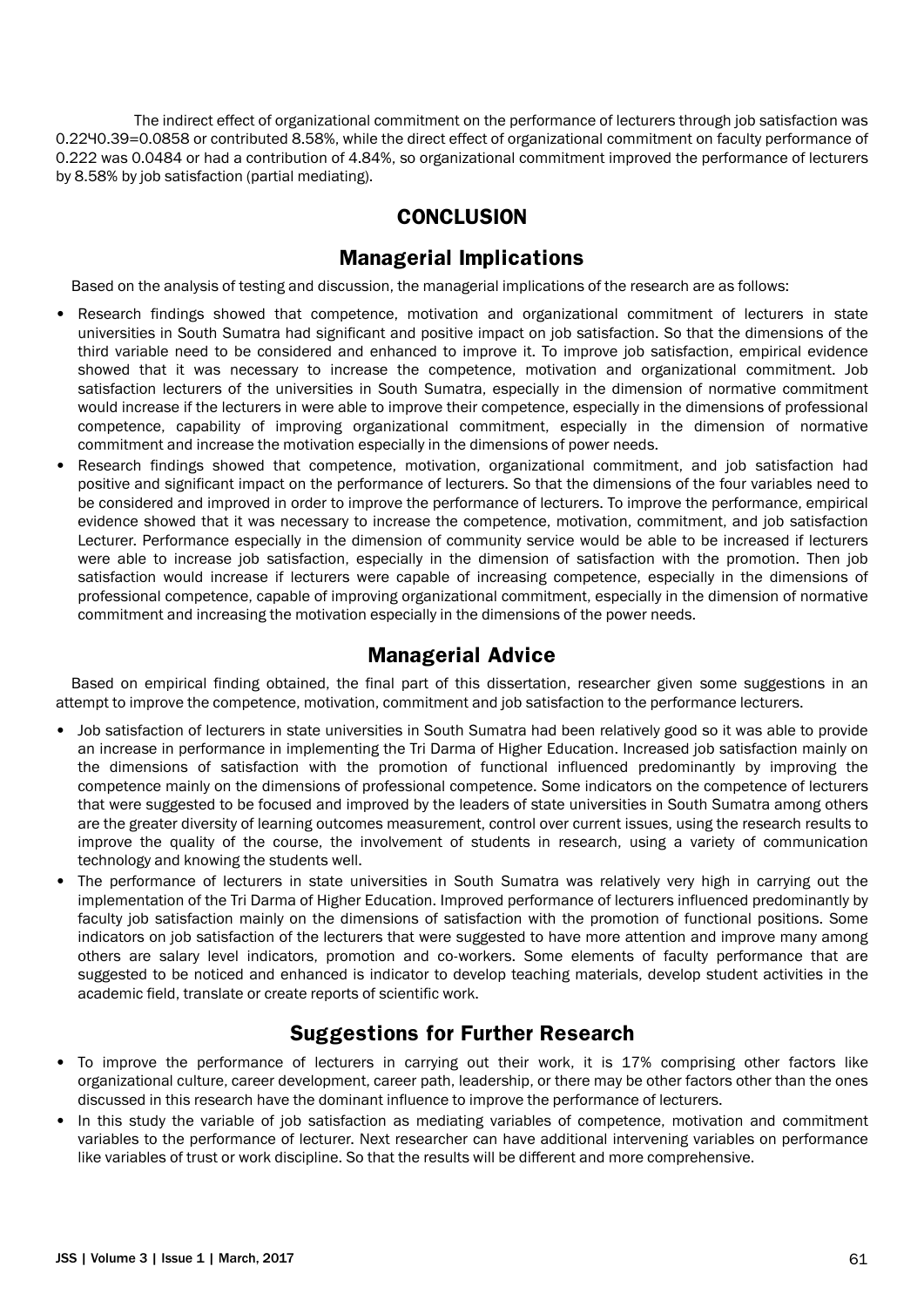• The results of this research can also be applied to other institutions, such as private colleges and public service sector. It is also expected that this research will be continued with different objects, so that the benefits of this research will be more

# **References**

- 1. Umam and Khaerul. Perilaku Organisasi. Pustaka Setia, Bandung 2010
- 2. Robbins, et al. Prilaku organisasi. 2015.
- 3. Lotunani Al, Idrus MS. The Effect of Competence on Commitment, Performance and Satisfaction with Reward as a Moderating Variable (A Study on Designing Work plans in Kendari City). International Journal of Business and Management Invention 2014;3:18-25.
- 4. Dharma and Surya. Manajemen Kinerja. Pustaka Pelajar, Jakarta 2005.
- 5. Spencer MK and Spencer MS. Competence at Work, Models, for Superior Performance. John Willey & Sons Inc, New York 2005.
- 6. Beheshtifar and Moghadam. Studying the Competency-Related Models in Succession Planning. European Journal of Economics, Finance and administrative Sciences 2011;34:113-121.
- 7. Jackson, et al. Pengelolaan Sumber Daya manusia. Salemba Empat, Jakarta 2010.
- 8. Dhermawan AA. Motivation, Work Environment, competencies on job satisfaction and performance of employees in the Public Works Environmental Office DNAs Bali. Journal of Management, Business Strategy and Entrepreneurship 2012;6.
- 9. Madrid. Analysis of Effect of PNS faculty workload and Reward Performance Against State University Lecturer. Analysis of Journal of Social Sciences 2009;6.
- 10. Ahmed I. Effects of Motivational Factors on Employees Job Satis-faction a Case Study of University of the Punjab, Pakistan. International Journal of Business and Management 2010;5
- 11. Khawaja J. Meneliti tentang Impact of Rewards and Motivation on Job Satisfaction in Banking Sector of Saudi Arabia, International Journal of Business and Social Science 2012;3.
- 12. Anantha RA, et al. The Effects of Reward System and Motivation on Job Satisfaction: Evidence from the Education Industry in Malaysia. World Applied Sciences Journal 2013;24:1597-1604
- 13. Newstrom and John W. Organizational behavior. Mc.Graw-Hill, Singapore 2008.
- 14. Tjun HS. Affective Commitment in Organizations influenced Perceived Organizational Support and Job Satisfaction. Journal of Management and Entrepreneurship 2012;14
- 15. Unal UF. Relationship between Organizational, Commitment and Ethical Climate: The Mediating Role of Job Satisfaction Dimensions (A Study in A Group of Company in Turkey). Journal of WEI Business and Economics 2012;1.
- 16. IWG Sarmawa. Commitment and Competency as an Organizational Citizenship Behavior Predictor and Its Effect On The Performance. International Journal of Economics, Commerce and Management 2015;3.
- 17. As'ad, M Psikologi industri :Seri ilmu Sumber Daya Manusia. Liberty, Yogyakarta 2003.
- 18. Sasongu E and Darius NI. Culture on Employee Commitment to the Organization. International Journal of Business and Management 2012;7
- 19. Syed Muhammad Azeem. and Nadeem Akhtar. Job Satisfaction and Organizational Commitment among Public Sector Employees in Saudi Arabia. International Journal of Business and Social Science 2014;5
- 20. Tati S. Effect on Performance Competence Lecturer (A Case Study in FPTK UPI). Journal of Educational Technology 2009;10.
- 21. Nur'aeni. The influence of Motivation, Competence and Commitment to Performance Lecturer Private Universities Kopertis Region II Palembang. Journal of Business and Management 2011;2:101-129
- 22. Maryadi. Effect of Motivation, Training, Organizational Climate, Competence, Job Satisfaction Performance Against Lecturer of Private Higher Education Kopertis Region VI Central Java. Journal of Science Education 2009;16
- 23. Afriani D. Influence of Competency, Motivation and Leadership of the Effectiveness of Work. Business & Bureaucracy. Journal of Administrative Sciences and the Organization 2009;16.